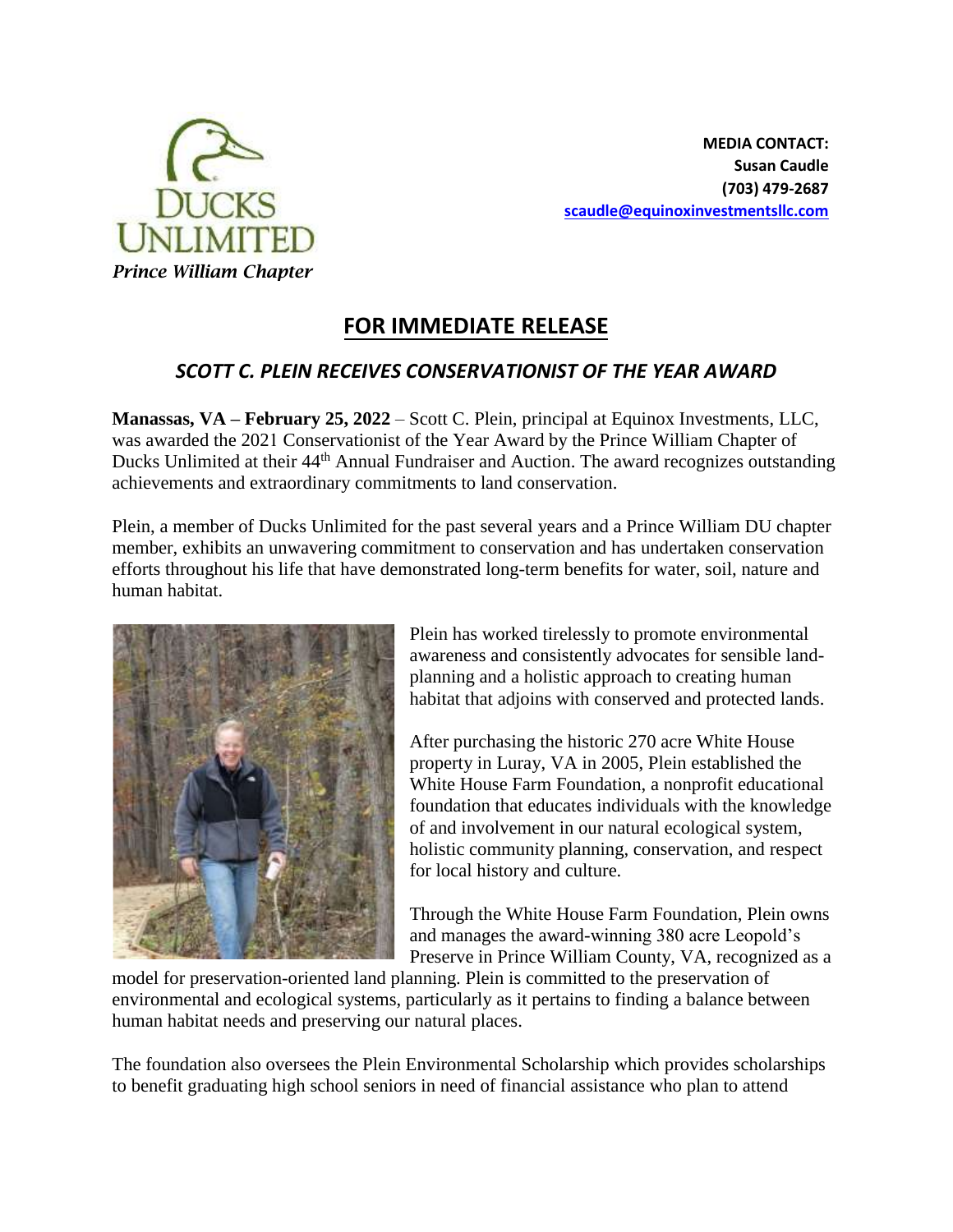Northern Virginia Community College with the intent to transfer to a 4-year Virginia public university to study in an environment-related field.

Plein's involvement, as a board director, with the Potomac River Keeper Network – an organization dedicated to protecting and restoring water quality in the Potomac – has included river clean-ups, educating the public on water quality, and of particular note, discussions surrounding the removal of toxic coal ash in Prince William County at Possum Point. Through his involvement on the newly created Possum Point Task Force, Plein hopes to help bring resolution to this important environmental issue.

As a recent member of the American Horticultural Society - an organization whose mission includes educating the public about earth-friendly and sustainable gardening practices and the restoration of historic River Farm in Alexandria, VA - Plein has been at the epicenter of discussions concerning this property which sits on the banks of the Potomac River. When asked about his involvement in this project Plein said, "I really hope to be able to facilitate outreach in the community, to make it aware of the important historical role that the River Farm plays in our community and as a place for learning about our natural and human enhanced environments." Restoration of the riverbank and riparian area will include the elimination of invasive plant materials and the installation of native species.

In addition to the organizations mentioned herein, Plein has received recognition for his conservation efforts from Plant NOVA Natives (Champion Award), Northern Virginia Building Industry Association (Innovative Land Planning Award), Prince William County (Green Community of the Year Award), Fairfax County Tree Commission (Friend of Trees Award), and Valley Conservation Council (Better Models of Development Award).

"In light of Scott's long-standing passion for conservation and the great outdoors, combined with his lifelong achievements and contributions to this important cause, we are honored to bestow this award to such a worthy recipient," said Chip Rohr, PW Ducks Chapter President.



To learn more about the Prince William Chapter of Ducks Unlimited and how you can become involved at the local level, please contact Chip and Nancy Rohr at (703) 369-7821.

# # #